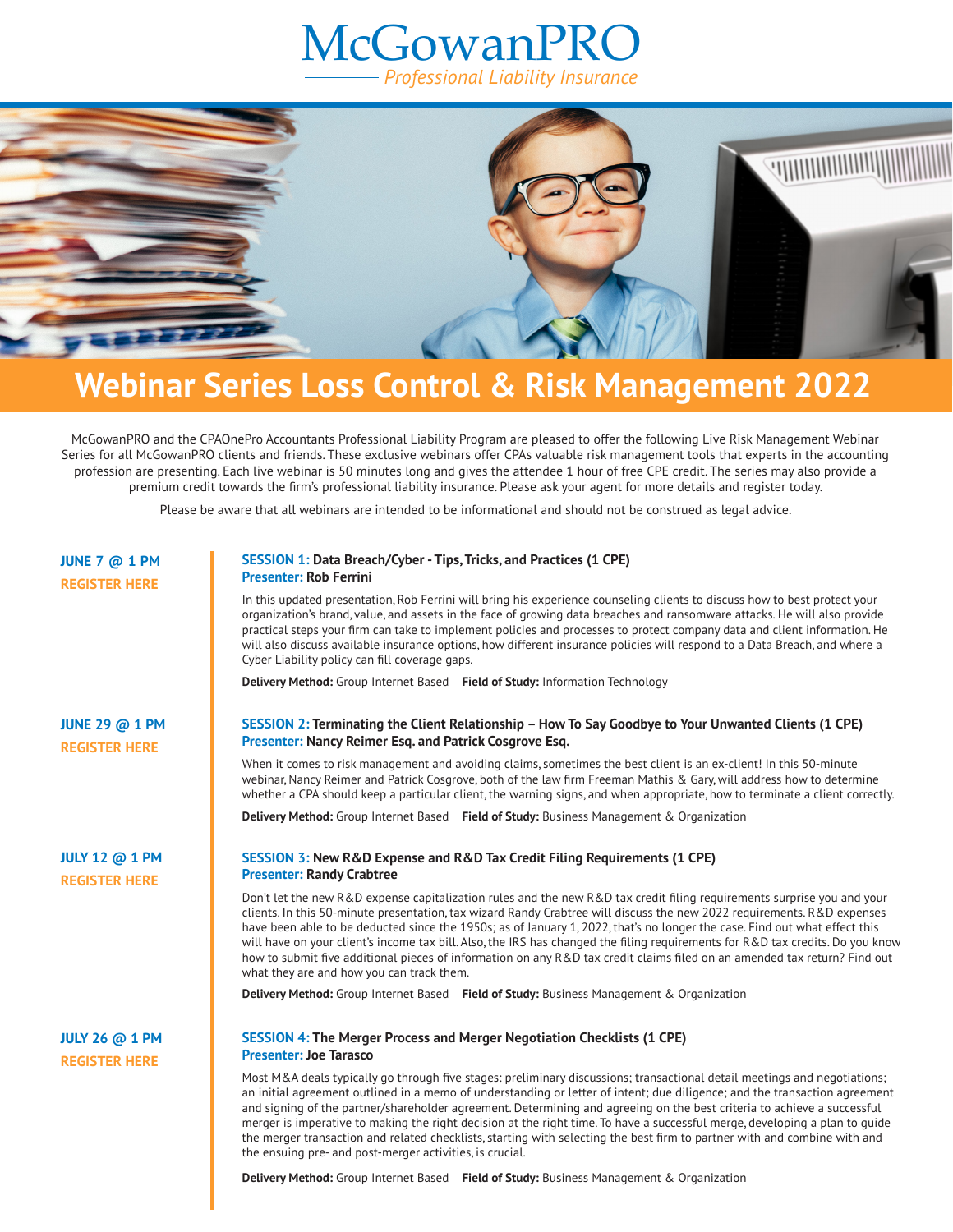| AUGUST 9 @ 1 PM<br><b>REGISTER HERE</b>         | SESSION 5: Risk Management for Accountants-Part 1 (1 CPE)<br>Presenter: Ralph G. Picardi, Esq.                                                                                                                                                                                                                                                                                                                                                                                                                                                                                                                                                                                                  |
|-------------------------------------------------|-------------------------------------------------------------------------------------------------------------------------------------------------------------------------------------------------------------------------------------------------------------------------------------------------------------------------------------------------------------------------------------------------------------------------------------------------------------------------------------------------------------------------------------------------------------------------------------------------------------------------------------------------------------------------------------------------|
|                                                 | This is a 50-minute webinar led by Ralph G. Picardi, Esq., a former CPA whose law practice is dedicated to defending<br>and advising accounting firms and their insurers on professional liability matters. Topics include, among others, the risk<br>environment, client acceptance and continuance, engagement letters, disengagement, billing and collection, file retention,<br>and confidentiality issues (e.g., subpoenas; IRC §7216).                                                                                                                                                                                                                                                    |
|                                                 | Delivery Method: Group Internet Based Field of Study: Business Management & Organization                                                                                                                                                                                                                                                                                                                                                                                                                                                                                                                                                                                                        |
| <b>AUGUST 23 @ 1 PM</b><br><b>REGISTER HERE</b> | SESSION 6: Emerging Trends, Lowering CPA's Legal Exposure In Areas That You May Not<br>Have Thought Of (1 CPE)                                                                                                                                                                                                                                                                                                                                                                                                                                                                                                                                                                                  |
|                                                 | Presenter: John F. Raspante, CPA, CDFA, MST - McGowanPRO's Director of Risk Management                                                                                                                                                                                                                                                                                                                                                                                                                                                                                                                                                                                                          |
|                                                 | This presentation will discuss new and emerging exposures with risk management tools and procedures to help minimize<br>the risk of doing business in today's business climate. Topics will include ongoing issues around the current pandemic, Pass-<br>Through entity tax, Cannabis, the impact of the Wayfair Decision, digital currency, and more.                                                                                                                                                                                                                                                                                                                                          |
|                                                 | Delivery Method: Group Internet Based Field of Study: Business Management & Organization                                                                                                                                                                                                                                                                                                                                                                                                                                                                                                                                                                                                        |
| SEPTEMBER 6 @ 1 PM<br><b>REGISTER HERE</b>      | <b>SESSION 7: Mitigating Fraud Claims (1 CPE)</b><br>Presenter: John F. Raspante, CPA & Stephen Vono                                                                                                                                                                                                                                                                                                                                                                                                                                                                                                                                                                                            |
|                                                 | In this 50-minute presentation, John and Stephen will discuss an ongoing source of claims that continually occur. The<br>presenters will provide an overview of fraud, the types of claims that accountants face concerning fraud, and how to best<br>lower the accounting firm's exposure to claims related to fraudulent activity. They will discuss claim scenarios and proposed<br>best practices in claim mitigation.                                                                                                                                                                                                                                                                      |
|                                                 | Delivery Method: Group Internet Based Field of Study: Business Management & Organization                                                                                                                                                                                                                                                                                                                                                                                                                                                                                                                                                                                                        |
| SEPTEMBER 20 @ 1 PM<br><b>REGISTER HERE</b>     | SESSION 8: Keys to Documentation and Record Retention for Accounting Professionals (1 CPE)<br>Presenter: Joseph H. Jones, Jr., Esq. Director of Risk Management   Professional Liability - Travelers; and Julie<br>Lindstrom, Esq. Claims Counsel   Travelers                                                                                                                                                                                                                                                                                                                                                                                                                                   |
|                                                 | Proper documentation and record retention are crucial for accountants to support their practice and help minimize<br>professional liability risk. The effects of modern communication on our perceptions of what records are vital need to be<br>recognized and understood. Strategies for adequate documentation and record retention include understanding what<br>to keep and why. The format of documentation and record retention and how long to keep them are equally important.<br>Accountants may be unsure if they need to keep certain records or documents or about how to store them. Statutory<br>obligations, professional standards, and "best practices" can provide quidance. |
|                                                 | Delivery Method: Group Internet Based Field of Study: Business Management & Organization                                                                                                                                                                                                                                                                                                                                                                                                                                                                                                                                                                                                        |
| OCTOBER 5 @ 1 PM<br><b>REGISTER HERE</b>        | <b>SESSION 9: Client Information and Cyber Security (1 CPE)</b><br><b>Presenter: Konrad Martin</b>                                                                                                                                                                                                                                                                                                                                                                                                                                                                                                                                                                                              |
|                                                 | Cybercriminals are thriving amidst the current cloud and cyber environment. A global pandemic, massive remote work<br>transitions, government stimulus payments, and an irregular tax calendar are all targets for attackers to exploit. For CPAs,<br>cybersecurity is becoming a constant battle to protect their client's data.                                                                                                                                                                                                                                                                                                                                                               |
|                                                 | This webinar is an engaging source of critical information that will help your firm take control of its security in an ever-<br>changing landscape. Participants will come away with a clear picture of remote work security risks, their impact on their<br>clients, and the most effective steps to mitigate them. They will receive actionable advice on creating resilient security<br>that complies with State Security laws and builds layered protection against the most common attack varieties.                                                                                                                                                                                       |
|                                                 | Delivery Method: Group Internet Based Field of Study: Information Technology                                                                                                                                                                                                                                                                                                                                                                                                                                                                                                                                                                                                                    |
| OCTOBER 25 @ 1 PM<br><b>REGISTER HERE</b>       | SESSION 10: Are You Covered For That Exposure? The Different Insurance Policies Every Professional Service<br>Provider Should Be Aware Of (1 CPE)<br><b>Presenter: Rob Ferrini</b>                                                                                                                                                                                                                                                                                                                                                                                                                                                                                                              |
|                                                 | In this 50-minute presentation, Rob Ferrini walks the listener through the coverage of each policy that a service provider<br>should have and how they fill in coverage gaps. Policies to be discussed are Professional Liability Insurance (aka E&O),<br>Cyber Liability Insurance, Commercial Crime (aka Employee Dishonesty), Employment Practices Liability Insurance (aka EPLI),<br>Directors & Officers Liability Insurance (aka D&O), and Fiduciary Liability Insurance.                                                                                                                                                                                                                 |
|                                                 | Delivery Method: Group Internet Based Field of Study: Information Technology                                                                                                                                                                                                                                                                                                                                                                                                                                                                                                                                                                                                                    |
|                                                 |                                                                                                                                                                                                                                                                                                                                                                                                                                                                                                                                                                                                                                                                                                 |